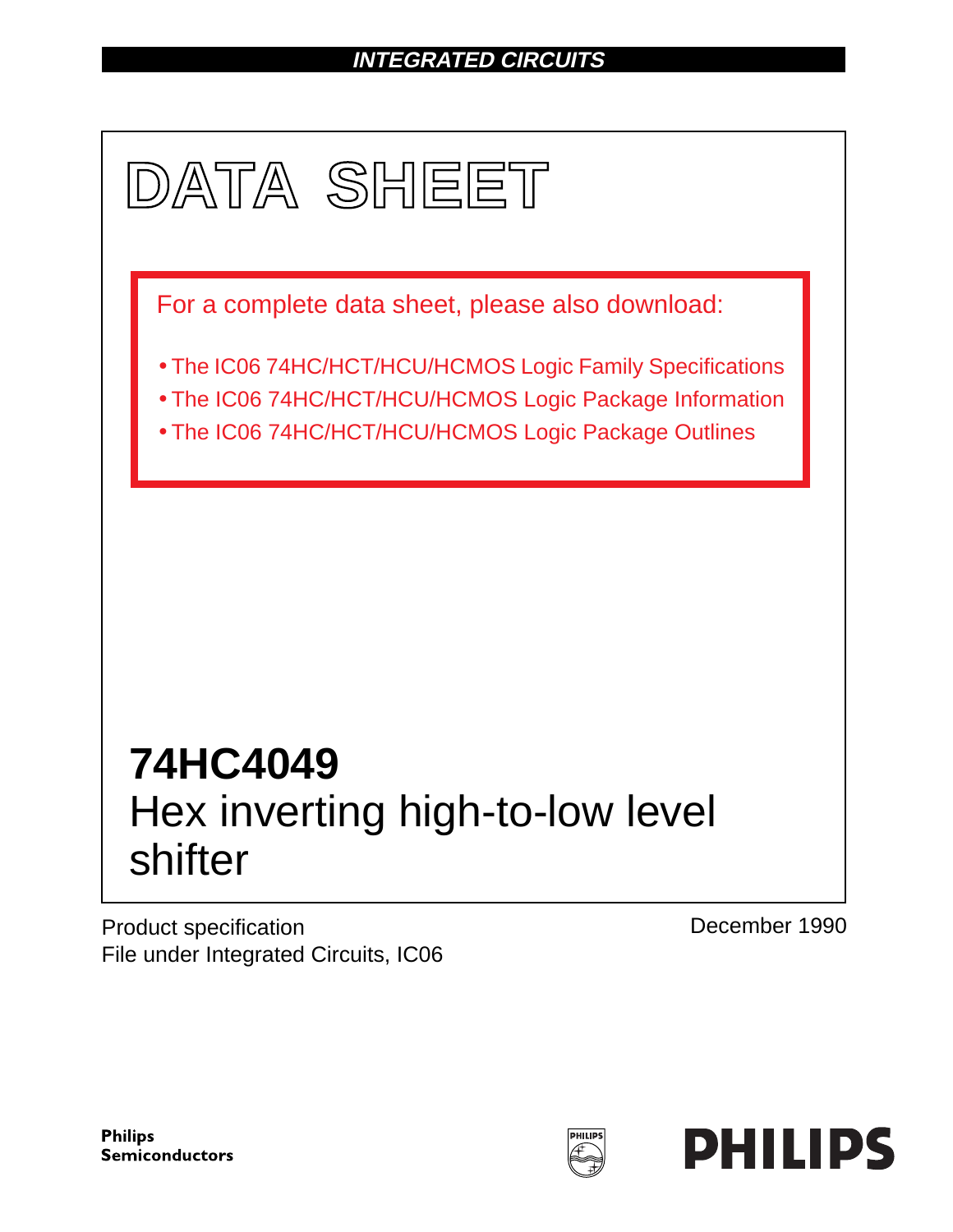## Hex inverting high-to-low level shifter **74HC4049**

## **FEATURES**

- Output capability: standard
- $\bullet$  I<sub>CC</sub> category: SSI

## **GENERAL DESCRIPTION**

The 74HC4049 is a high-speed Si-gate CMOS device and is pin compatible with the "4049" of the "4000B" series. It is specified in compliance with JEDEC standard no. 7A.

The 74HC4049 provides six inverting buffers with a modified input protection structure, which has no diode connected to  $V_{CC}$ . Input voltages of up to 15 V may therefore be used.

This feature enables the inverting buffers to be used as logic level translators, which will convert high level logic to low level logic, while operating from a low voltage power supply. For example 15 V logic ("4000B series") can be converted down to 2 V logic.

The actual input switch level remains related to the  $V_{CC}$ and is the same as mentioned in the family characteristics. At the same time each part can be used as a simple inverter without level translation.

## **APPLICATIONS**

• Converting 15 V logic ("4000B" series) down to 2 V logic.

## **QUICK REFERENCE DATA**

GND = 0 V;  $T_{amb}$  = 25 °C;  $t_r = t_f = 6$  ns

| <b>SYMBOL</b>             | <b>PARAMETER</b>                         | <b>CONDITIONS</b>               | <b>TYPICAL</b> | <b>UNIT</b> |  |
|---------------------------|------------------------------------------|---------------------------------|----------------|-------------|--|
|                           |                                          |                                 | HC.            |             |  |
| $t_{\rm PHL}/t_{\rm PLH}$ | propagation delay nA to nY               | $C_{L}$ = 15 pF; $V_{CC}$ = 5 V | 8              | ns          |  |
| <sub>C</sub>              | input capacitance                        |                                 | 3.5            | рF          |  |
| $C_{PD}$                  | power dissipation capacitance per buffer | note 1                          | 14             | рF          |  |

### **Note**

1. C<sub>PD</sub> is used to determine the dynamic power dissipation (P<sub>D</sub> in  $\mu$ W):

 $P_D = C_{PD} \times V_{CC}^2 \times f_i + \sum (C_L \times V_{CC}^2 \times f_o)$  where:

 $f_i$  = input frequency in MHz

 $f<sub>o</sub>$  = output frequency in MHz

 $C_L$  = output load capacitance in pF

 $V_{CC}$  = supply voltage in V

 $\Sigma$  (C<sub>L</sub> × V<sub>CC</sub><sup>2</sup> × f<sub>o</sub>) = sum of outputs

## **ORDERING INFORMATION**

See "74HC/HCT/HCU/HCMOS Logic Package Information".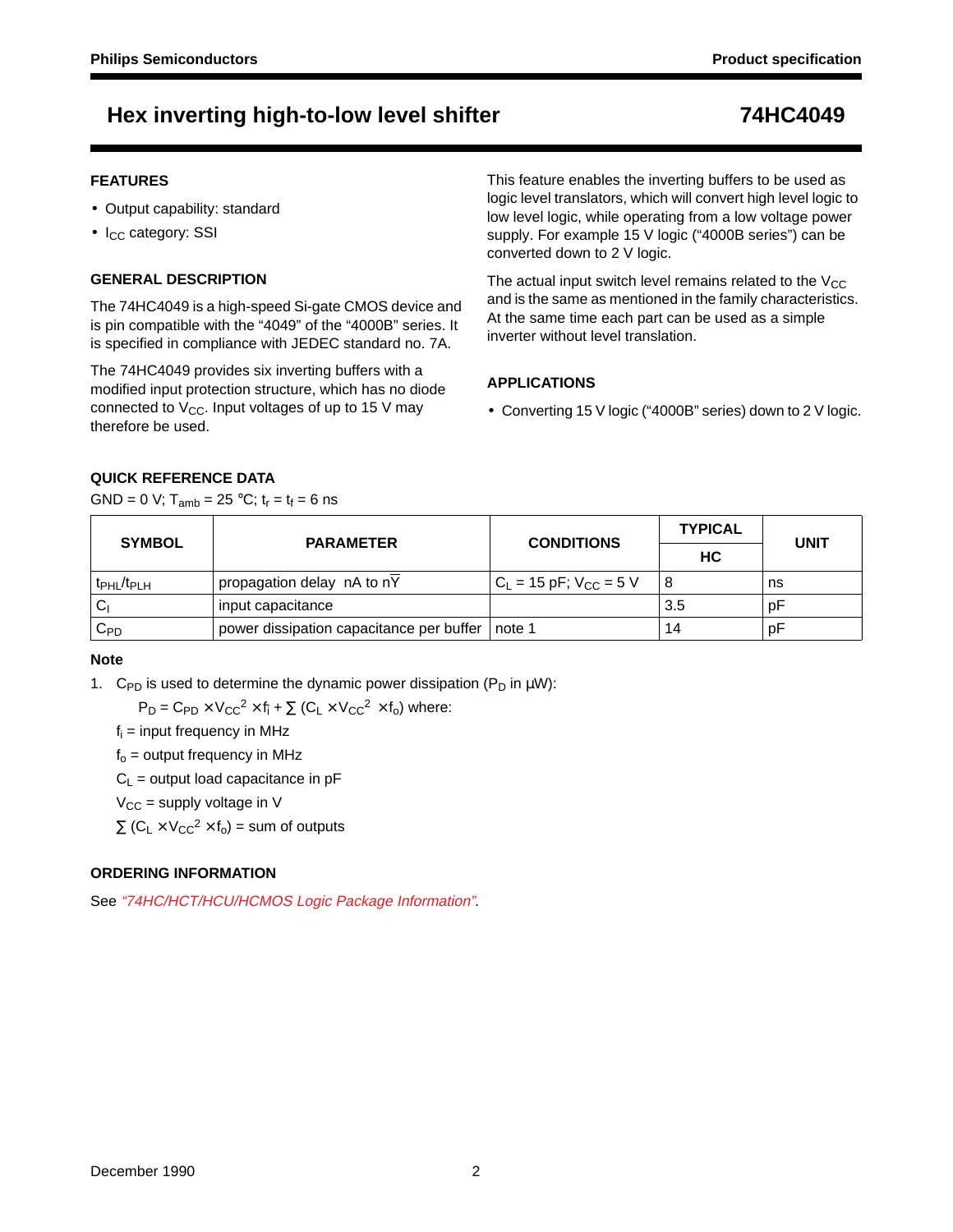## Hex inverting high-to-low level shifter **74HC4049**

## **PIN DESCRIPTION**

| PIN NO.             | <b>SYMBOL</b>                       | <b>NAME AND FUNCTION</b> |
|---------------------|-------------------------------------|--------------------------|
|                     | $V_{\rm CC}$                        | positive supply voltage  |
| 2, 4, 6, 10, 12, 15 | $1\overline{Y}$ to 6 $\overline{Y}$ | data outputs             |
| 3, 5, 7, 9, 11, 14  | 1A to 6A                            | data inputs              |
| 8                   | <b>GND</b>                          | ground $(0 V)$           |
| 13, 16              | n.c.                                | not connected            |

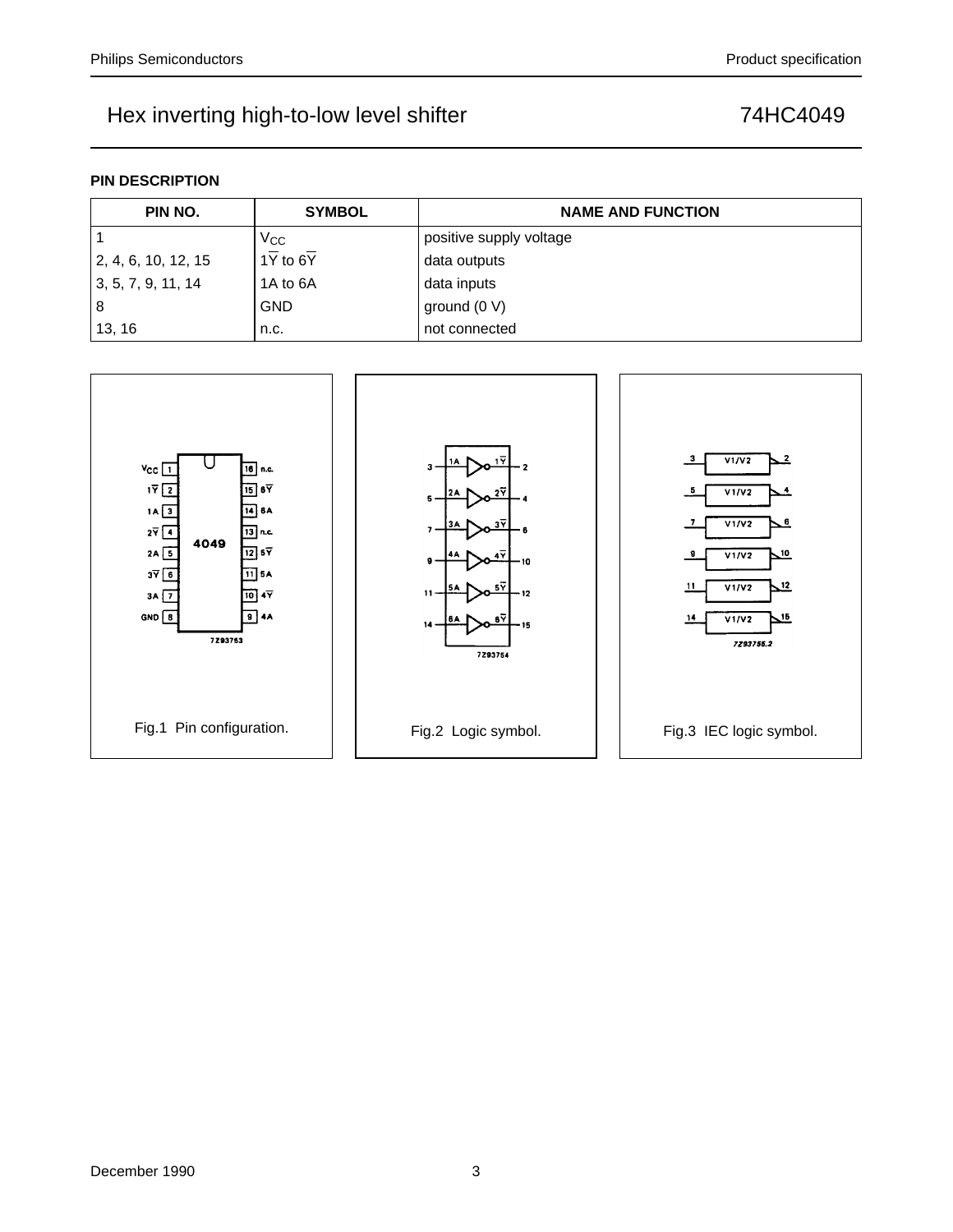## Hex inverting high-to-low level shifter manufactured and the metal of 74HC4049





## **FUNCTION TABLE**

| <b>INPUT</b> | <b>OUTPUT</b> |  |  |  |  |
|--------------|---------------|--|--|--|--|
| nA           | nY            |  |  |  |  |
|              |               |  |  |  |  |
|              |               |  |  |  |  |

## **Notes**

- 1.  $H = HIGH$  voltage level
	- L = LOW voltage level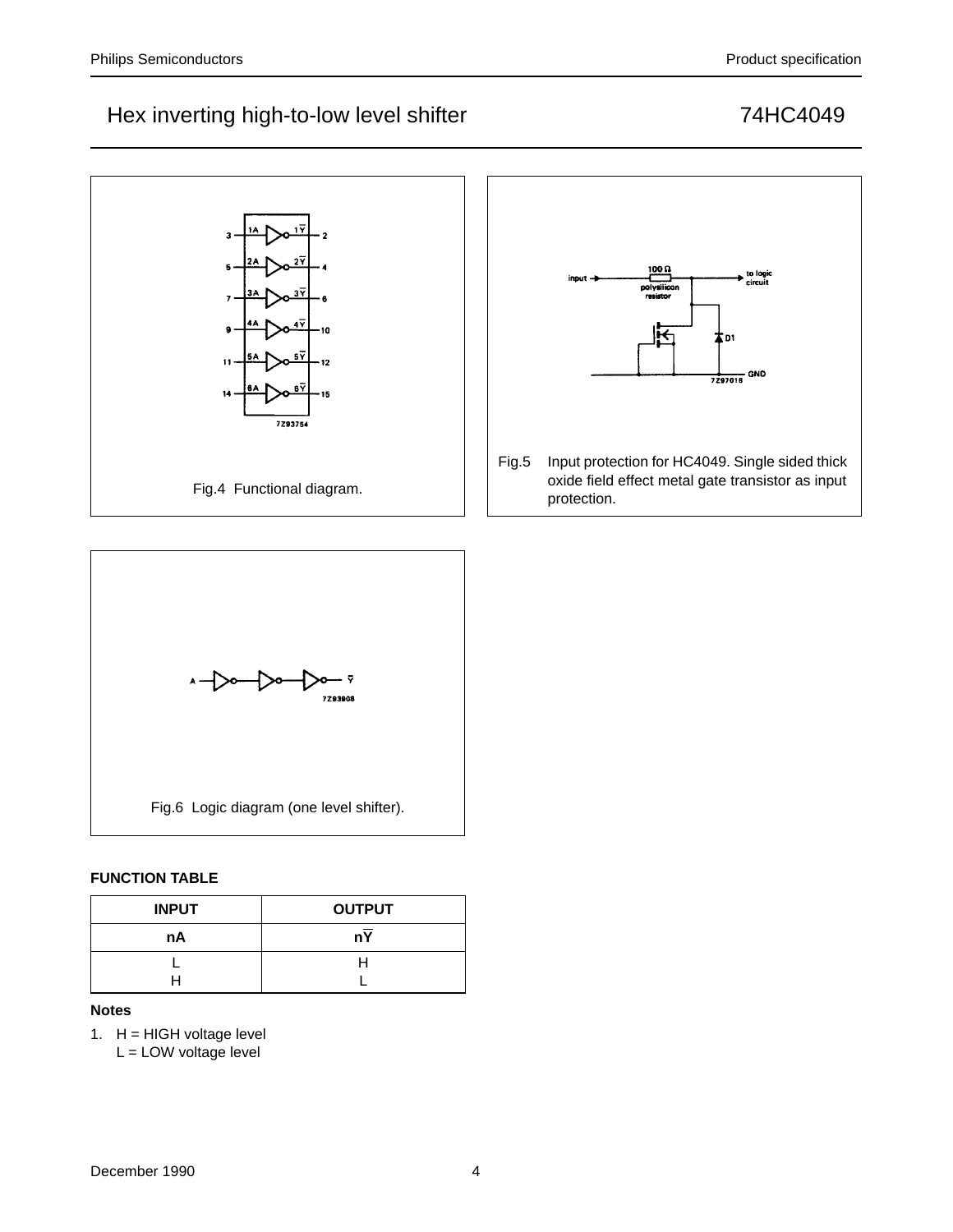## Hex inverting high-to-low level shifter **74HC4049**

## **RATINGS**

Limiting values in accordance with the Absolute Maximum System (IEC 134) Voltages are referenced to GND (ground = 0 V)

| <b>SYMBOL</b>                       | <b>PARAMETER</b>                                                    | MIN.   | MAX.   | <b>UNIT</b> | <b>CONDITIONS</b>                                 |
|-------------------------------------|---------------------------------------------------------------------|--------|--------|-------------|---------------------------------------------------|
| $V_{\rm CC}$                        | DC supply voltage                                                   | $-0.5$ | $+7$   | $\vee$      |                                                   |
| V <sub>IK</sub>                     | DC input voltage range                                              | $-0.5$ | $+16$  | $\vee$      |                                                   |
| $-I_{IK}$                           | DC input diode current                                              |        | 20     | mA          | for $V_1 < -0.5$ V                                |
| $\pm I_{OK}$                        | DC output diode current                                             |        | 20     | mA          | for $V_O < -0.5$ V or $V_O > V_{CC}$ +0.5 V       |
| $\pm I_{\rm O}$                     | DC output source or sink current<br>- standard outputs              |        | 25     | mA          | for $-0.5 V < VO < VCC +0.5 V$                    |
| $\pm I_{\rm CC}$ ;<br>$\pm I_{GND}$ | DC $V_{CC}$ or GND current for types<br>with:<br>- standard outputs |        | 50     | mA          |                                                   |
| $T_{\text{stg}}$                    | storage temperature range                                           | -65    | $+150$ | $^{\circ}C$ |                                                   |
|                                     | power dissipation per package                                       |        |        |             | for temperature range: $-40$ to $+125$ °C<br>74HC |
| $P_{\text{tot}}$                    | plastic DIL                                                         |        | 750    | mW          | above $+70$ °C: derate linearly with 12 mW/K      |
|                                     | plastic mini-pack (SO)                                              |        | 400    | mW          | above $+70$ °C: derate linearly with 8 mW/K       |

### **RECOMMENDED OPERATING CONDITIONS**

| <b>SYMBOL</b>               | <b>PARAMETER</b>                    |            | <b>74HC</b> |                                   | <b>UNIT</b> | <b>CONDITIONS</b>                                                                                                                                                                                                        |  |
|-----------------------------|-------------------------------------|------------|-------------|-----------------------------------|-------------|--------------------------------------------------------------------------------------------------------------------------------------------------------------------------------------------------------------------------|--|
|                             |                                     | min.       | typ.        | max.                              |             |                                                                                                                                                                                                                          |  |
| $V_{\rm CC}$                | DC supply voltage                   | 2.0        | 5.0         | 6.0                               | ٧           |                                                                                                                                                                                                                          |  |
| $V_{I}$                     | DC input voltage range              | <b>GND</b> |             | 15                                | V           |                                                                                                                                                                                                                          |  |
| $T_{amb}$                   | operating ambient temperature range | $-40$      |             | $+85$                             | $^{\circ}C$ | see DC and AC                                                                                                                                                                                                            |  |
| $\mathsf{T}_{\mathsf{amb}}$ | operating ambient temperature range | $-40$      |             | $+125$                            | $^{\circ}C$ | characteristics                                                                                                                                                                                                          |  |
| $t_r$ , $t_f$               | input rise and fall times           |            | 6.0         | 1000<br>500<br>400<br>650<br>1000 | ns          | $V_{\text{CC}}$ = 2.0 V; V <sub>IN</sub> = 2.0 V<br>$V_{CC}$ = 4.5 V; V <sub>IN</sub> = 4.5 V<br>$V_{CC}$ = 6.0 V; $V_{IN}$ = 6.0 V<br>$V_{CC}$ = 6.0 V; V <sub>IN</sub> = 10.0 V<br>$V_{CC}$ = 6.0 V; $V_{IN}$ = 15.0 V |  |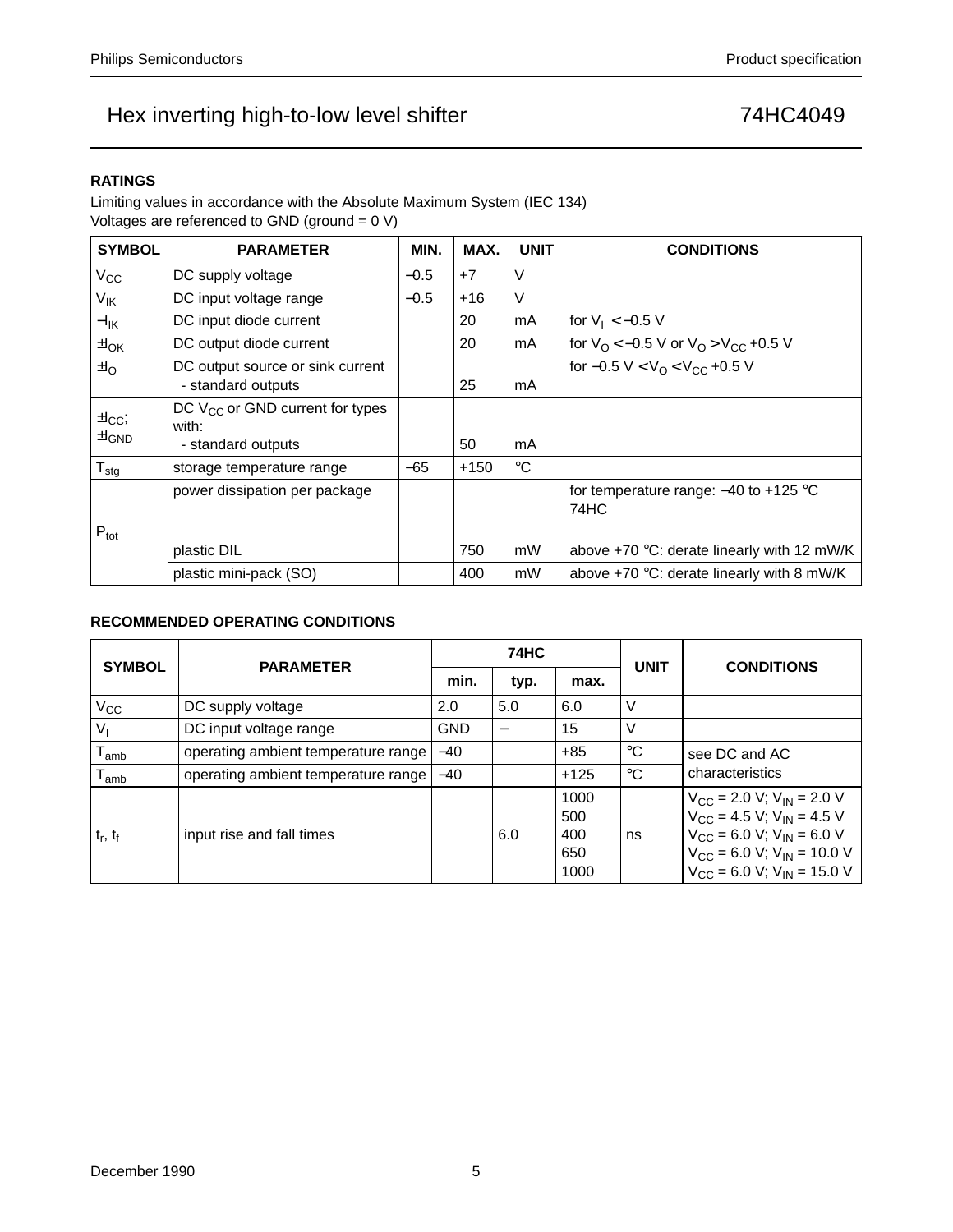| $V_{IL}$              | LOW level input<br>voltage                              |                   | 0.7<br>1.8<br>2.3 | 0.5<br>1.35<br>1.8 |                   | 0.5<br>1.35<br>1.8 |                   | 0.5<br>1.35<br>1.8 | $\vee$ | 2.0<br>4.5<br>6.0 |                                   |                                                                        |
|-----------------------|---------------------------------------------------------|-------------------|-------------------|--------------------|-------------------|--------------------|-------------------|--------------------|--------|-------------------|-----------------------------------|------------------------------------------------------------------------|
| V <sub>OH</sub>       | <b>HIGH level</b><br>output voltage<br>all outputs      | 1.9<br>4.4<br>5.9 | 2.0<br>4.5<br>6.0 |                    | 1.9<br>4.4<br>5.9 |                    | 1.9<br>4.4<br>5.9 |                    | $\vee$ | 2.0<br>4.5<br>6.0 | $V_{\text{IH}}$<br>or<br>$V_{IL}$ | $-IO = 20 \mu A$<br>$-IO = 20 \mu A$<br>$-I_{\Omega} = 20 \mu A$       |
| <b>V<sub>OH</sub></b> | <b>HIGH level</b><br>output voltage<br>standard outputs | 3.98<br>5.48      |                   |                    | 3.84<br>5.34      |                    | 3.7<br>5.2        |                    | $\vee$ | 4.5<br>6.0        | V <sub>IH</sub><br>or<br>$V_{IL}$ | $-IO = 4.0$ mA<br>$-IO = 5.2 mA$                                       |
| V <sub>OL</sub>       | <b>LOW level</b><br>output voltage<br>all outputs       |                   |                   | 0.1<br>0.1<br>0.1  |                   | 0.1<br>0.1<br>0.1  |                   | 0.1<br>0.1<br>0.1  | $\vee$ | 2.0<br>4.5<br>6.0 | V <sub>IH</sub><br>or<br>$V_{IL}$ | $I_{\rm O} = 20 \mu A$<br>$I_{\rm O} = 20 \mu A$<br>$I_{O} = 20 \mu A$ |
| V <sub>OL</sub>       | <b>LOW level</b><br>output voltage<br>standard outputs  |                   |                   | 0.26<br>0.26       |                   | 0.33<br>0.33       |                   | 0.4<br>0.4         | $\vee$ | 4.5<br>6.0        | $V_{\text{IH}}$<br>or<br>$V_{IL}$ | $I_{\Omega} = 4.0$ mA<br>$IO = 5.2 mA$                                 |
| $\pm I_1$             | input leakage<br>current                                |                   |                   | 0.1                |                   | 1.0                |                   | 1.0                | μA     | 6.0               | $V_{\rm CC}$<br>or<br><b>GND</b>  |                                                                        |
|                       |                                                         |                   |                   | 0.5                |                   | 5.0                |                   | 5.0                | μA     | 2.0<br>to<br>6.0  | 15 V                              |                                                                        |
| $I_{\rm CC}$          | quiescent<br>supply current                             |                   |                   | 2.0                |                   | 20.0               |                   | 40.0               | μA     | 6.0               | 15 V<br>or<br><b>GND</b>          |                                                                        |

**Tamb (**°**C)**

**74HC**

 $min.$  typ.  $\lfloor max.$  min.  $\lfloor max.$  min.  $\lfloor max.$ 

1.5 3.15 4.2

**UNIT**

 $V$  2.0 4.5 6.0

**(V) +25** <sup>−</sup>**40 to +85** <sup>−</sup>**40 to +125 VI OTHER**

1.5 3.15 4.2

**V<sub>CC</sub>**<br>(**V**)

## Hex inverting high-to-low level shifter **74HC4049**

1.5 3.15 4.2

1.3 2.4 3.1

### **DC CHARACTERISTICS FOR 74HC**

**SYMBOL PARAMETER**

 $V_{\text{IH}}$  HIGH level input voltage

Voltages are referenced to GND (ground = 0 V)

**TEST CONDITIONS**